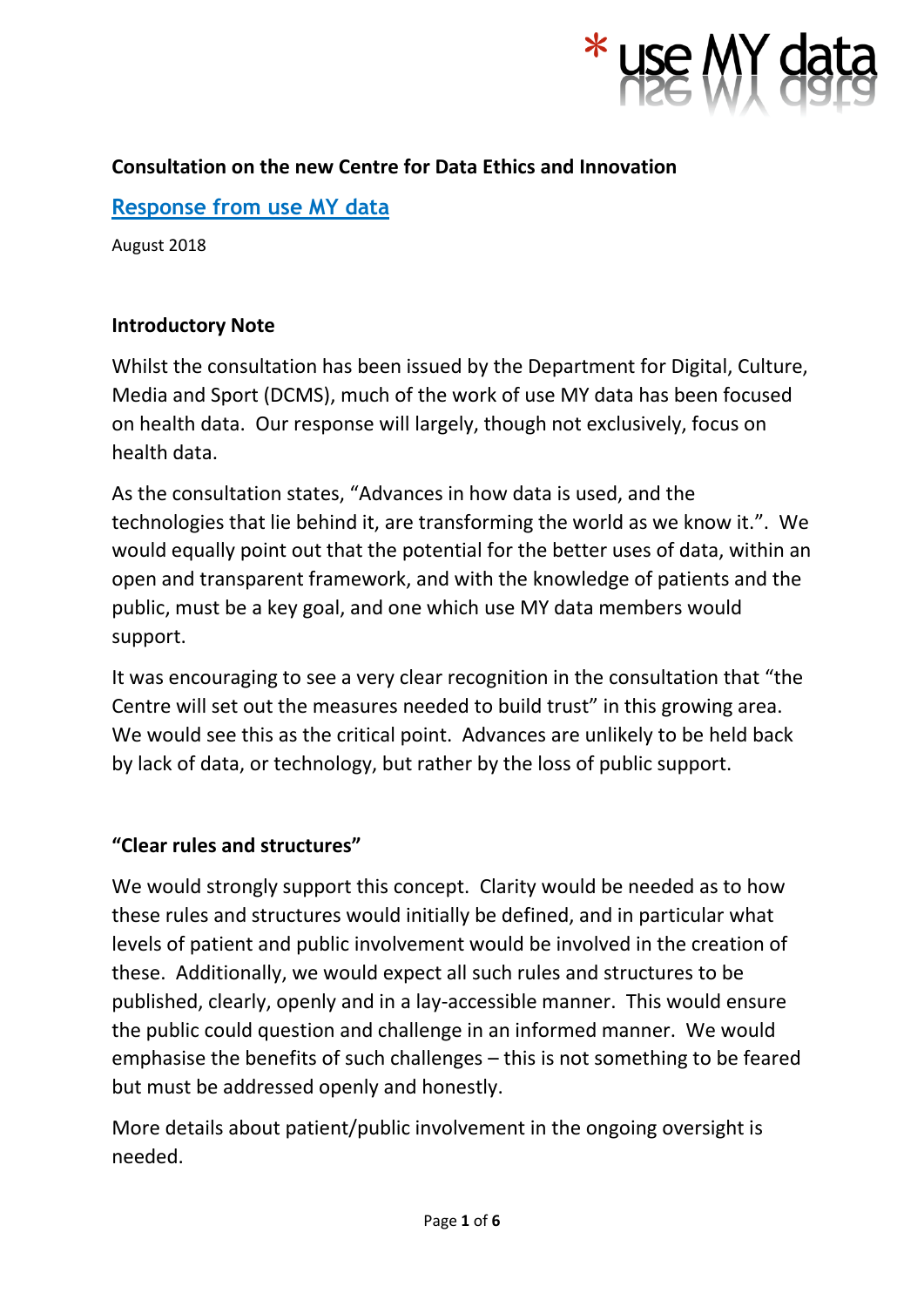

### **"…unfamiliar economic and ethical issues…"**

You rightly state the need for governance to be in place to address these new challenges as they emerge. It is not clear how the public/patient voice will be part of this process.

## **The need for a Centre**

As the consultation states, "The Centre will not, itself, regulate the use of data and AI - its role will be to help ensure that those who govern and regulate the use of data across sectors do so effectively."

There needs to be more clarity about the beneficial role that a Centre could play. Developments in the areas of data and AI are, and will be, rapid, dynamic and (largely) locally (or specialty) driven. This environment does not seem entirely comfortable with the centre-led philosophy described in the consultation. The document would benefit from more detail in this area as to the practical role of the centre, how it would be an enabler and not just an overhead.

# **"The Centre will operate by drawing on evidence and insights from across regulators, academia, the public and business"**

The consultation makes it clear that the Centre is being established as a body which will advise government, becoming "the authoritative source of advice to government".

If this is to be the case, the Centre will need to have the confidence of a wide range of stakeholders, wit the public being the uppermost of those. Given the competitive nature of developments in AI (whether this is through academialed or industry-led), it is unlikely that the Centre will achieve singularity of opinion or recommendation. Given this, how will the Centre communicate these differences in views in its stated role as the "authoritative source of advice to government"? Will the Centre be expected to arbitrate in the formation of its advice, or will it take its own view? And if the latter is the case, the need for a clear and open governance framework (to show how these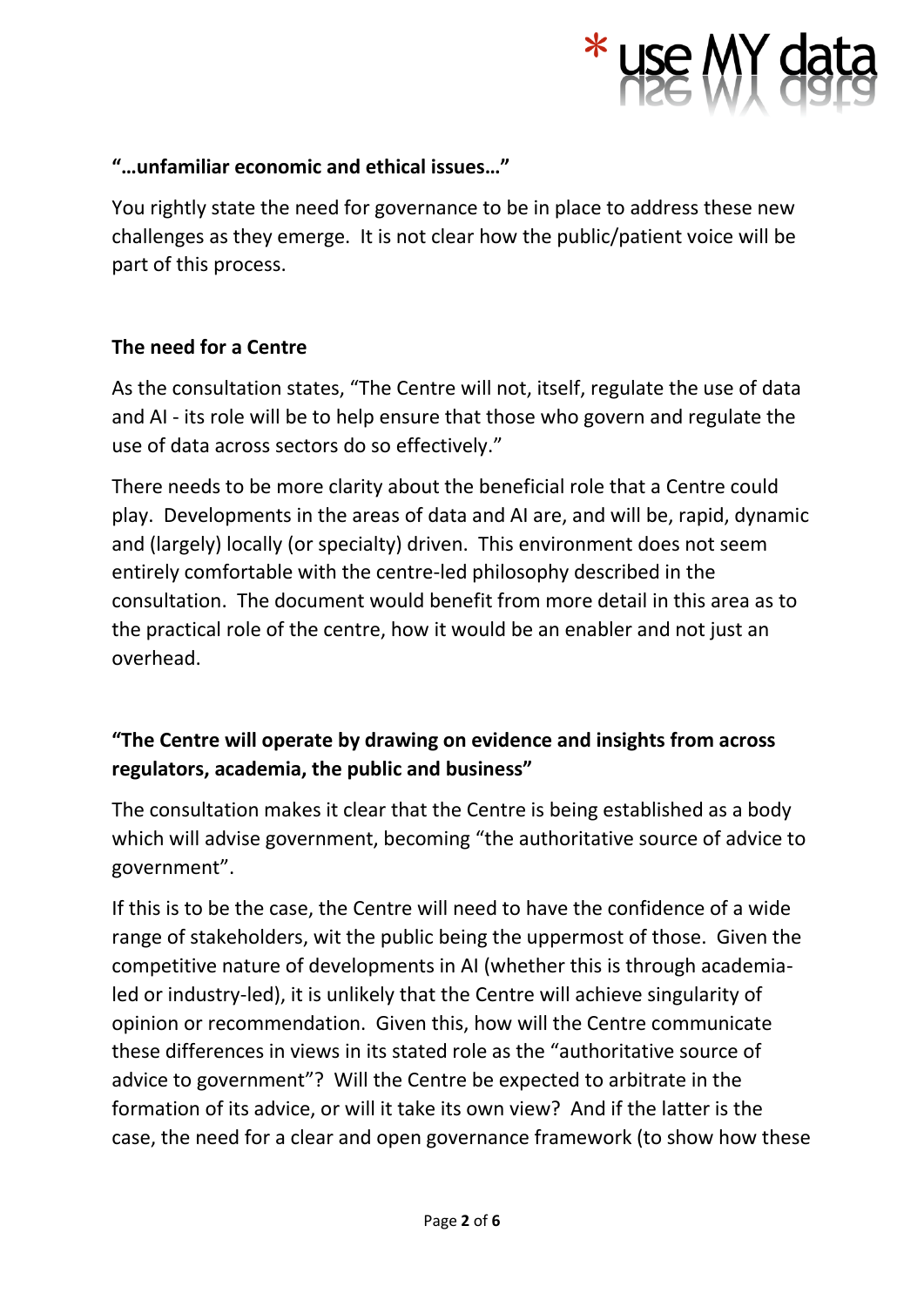

decisions are being arrived at) is critically important. As is the role of the patient/public in this…..

# **"Understanding the public's views, and acting on them, will be at the heart of the Centre's work, as well as responding to and seeking to shape the international debate"**

We would support the positioning of the public at the centre of this work. We would ask that further detail be added as to how this might be achieved. The document states that there will be extensive consultation. What plans are in place in this regard?

# **"..place it on a statutory footing"**

Unclear how this would achieve the stated benefits of strengthening the independent status of the centre. Where would the centre fit in relation to other initiatives, such as the Ada Lovelace Institute the National Data Guardian, etc.

### **Where are the controls and safeguards?**

It is not entirely clear what level of public scrutiny will the Centre operate under. If the Centre Director is accountable to Secretary of State for Digital, how will the independence of the Centre be assured?

We would encourage the move towards Board Meetings being made public. As a minimum the papers and minutes should be published. The Centre might also want to consider whether a larger event/conference might be used at some point as part of its transparency and inclusion processes.

# **"The role of the Centre is to advise on how we address any gaps in regulation, rather than to set and enforce any new regulations itself"**

With which organisation does the role of enforcement lie? What happens to the "few businesses having unprecedented power to influence behaviours and shape our society"? How will the Centre improve this area?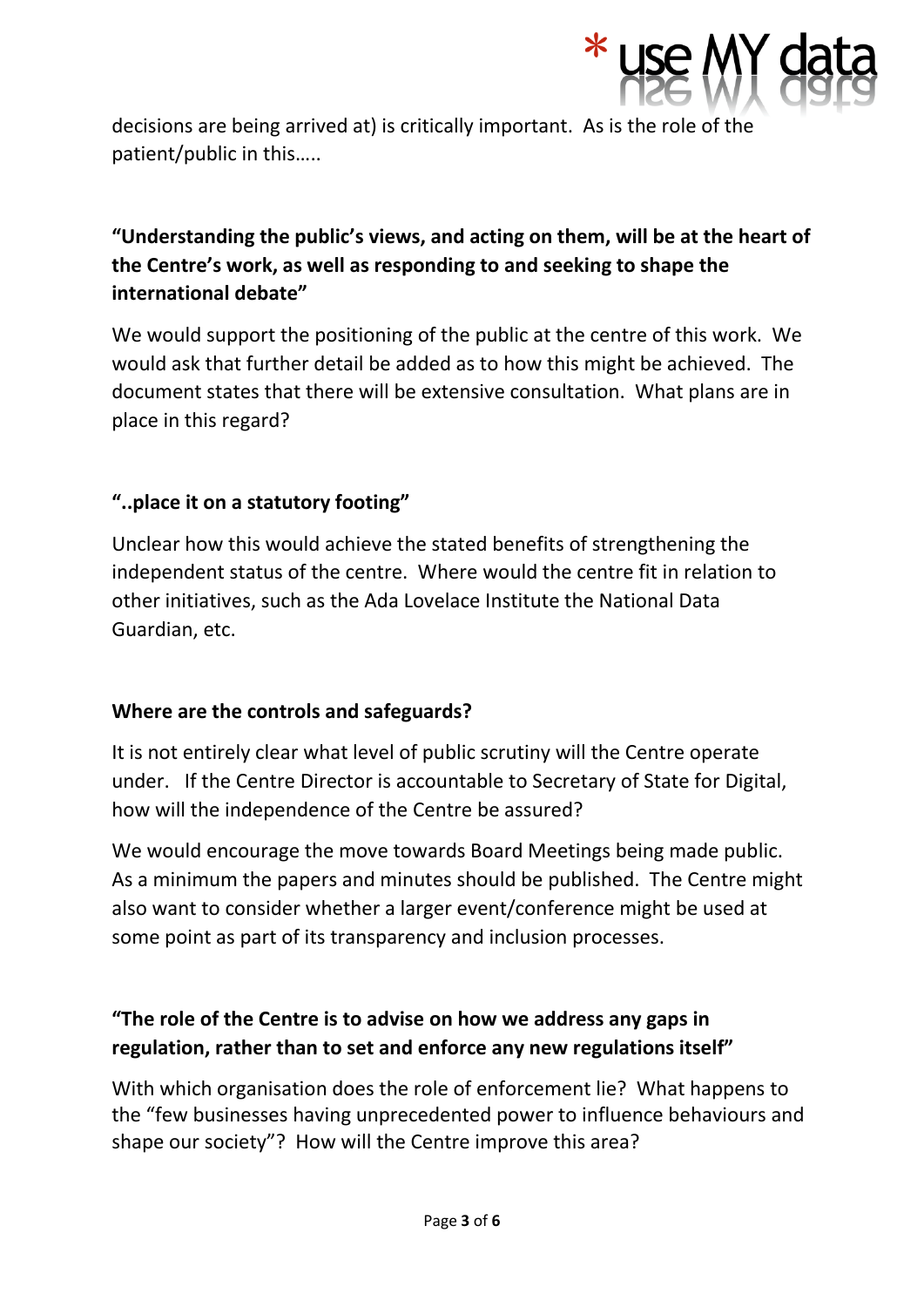

### **Areas of Activity**

The proposed areas of activity seem well argued and described. In particular the topic around ownership and intellectual property will require extensive public dialogue as to the risks, benefits and implications.

The Centre has already committed to the development of data sharing frameworks. How will the implementation of these be driven, and who is responsible for the oversight of delivery (or non-delivery)?

#### **Governance**

We would support the composition of the Board as highlighted, to include relevant expertise in data science, ethics, law, economics, regulation, public communication, as well as moral or religious thinkers. We would ask how different interest groups would be involved, particularly those whose voices are not easily heard. We would emphasise the need for a strong public voice.

#### **Summary**

Whilst this response is short, we hope that the comments from use MY data are helpful. As we said at the start of this response, advances are unlikely to be held back by lack of data, or technology, but rather by the loss of public support.

We thank you for the opportunity to feed into the consultation process and hope that use MY data members will be able to play a part in the successful development of the Centre.

Alison Stone Coordinator use MY data

alison@useMYdata.org.uk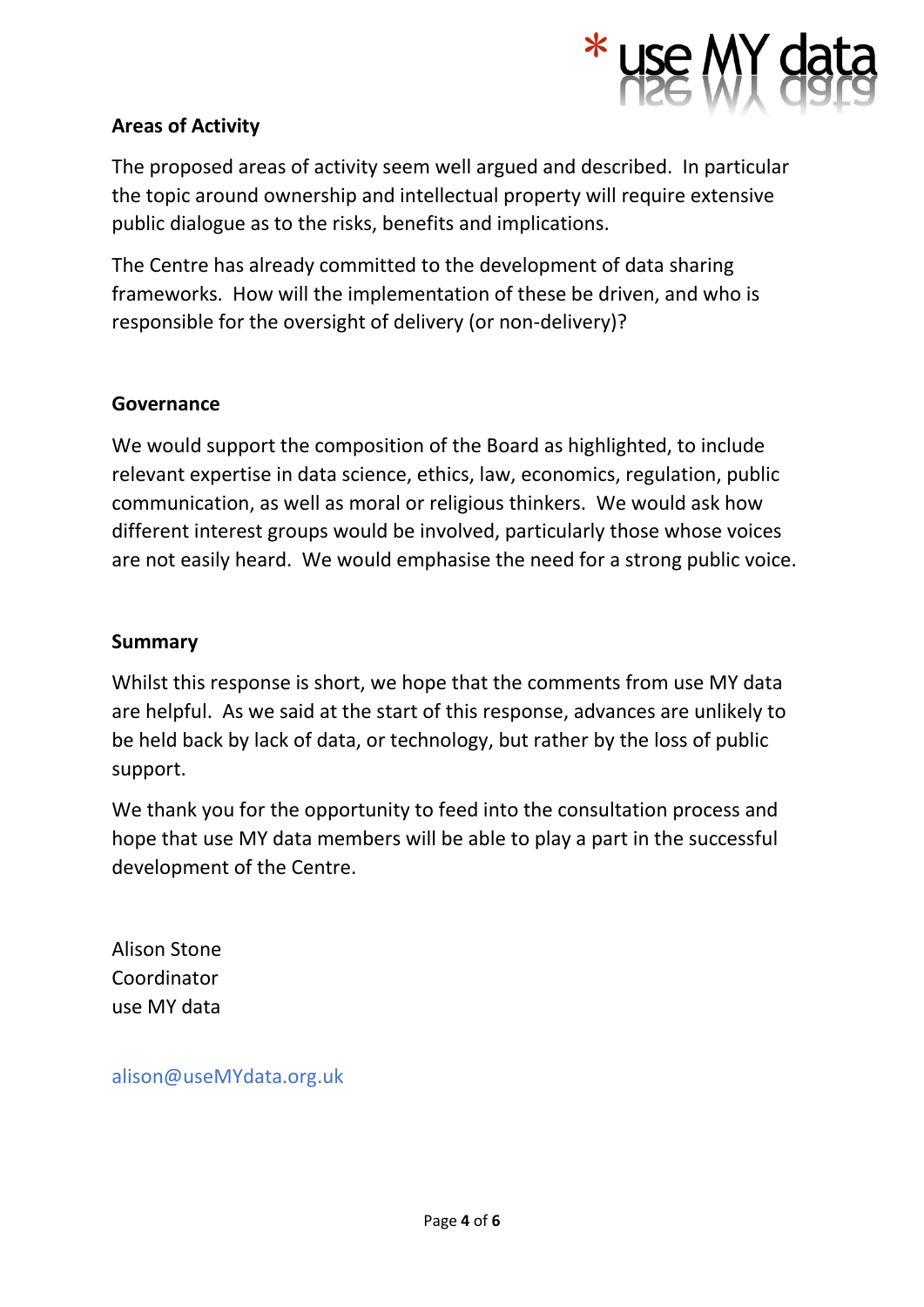

#### **About use MY data**

**use MY data** is a movement of patients, carers and relatives

**use MY data** supports and promotes the protection of individual choice, freedom and privacy in the sharing of healthcare data to improve patient treatments and outcomes.

**use MY data** endeavours to highlight the many benefits that appropriate usage of healthcare data can make, to save lives and improve care for all.

**use MY data** aims to educate and harness the patient voice to understand aspirations and concerns around the use of data in healthcare delivery, in service improvement and in research, aimed at improving patient decision making, treatment and experience.

#### **Our vision:**

Our vision is of every patient willingly giving their data to help others, knowing that effective safeguards to maintain the confidentiality and anonymity of their data are applied consistently, transparently and rigorously.

#### **What we do**

- ❖ We promote the benefits of sharing and using data to improve patient outcomes with sensible safeguards against misuse.
- ❖ We act as a sounding board for patient concerns and aspirations over the sharing and using of data in healthcare and health research.
- ❖ We provide learning resources for patient advocates on patient data issues, including:
	- hosting workshops for patients and the public, focussing on topics related to patient data
	- a library of resources of data security, consent
	- narratives from individuals about how collecting, storing and using data can help patients.
- $\cdot$  We advocate public policy that supports the effective use of patient data within appropriate frameworks of consent, security and privacy, and with the aim of providing benefit to patients and their health care services.